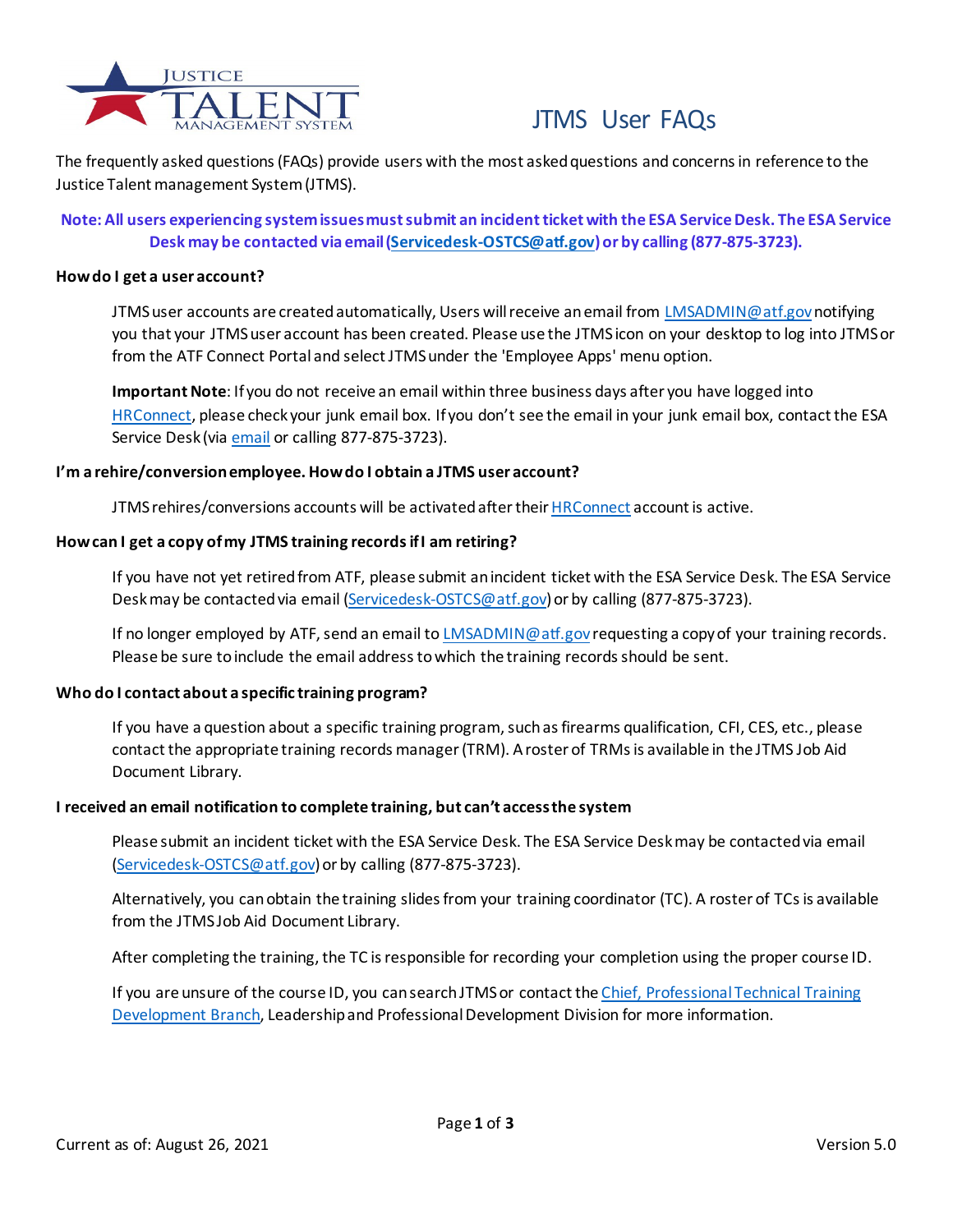

# JTMS User FAQs

# **Where can I find guidance on the Individual development Plan (IDP) requirement?**

Individual Development Plans are now included in JTMS. Please see the 'Emp\_Entering-an-IPD' job aid available in the in the JTMS Job Aid Document Library and [ATF O 6000.1B,](https://share.doj.gov/GetConnected/ATFContent/Directives%20and%20Related%20Info/Training%20and%20Professional%20Development.pdf) Training and Professional Development. For information about what to include in your IDP please contact th[e Leadership and Professional Development](mailto:HRPDLeaderProfessionalDevelopment@atf.gov?subject=LPDD%20Inquiry) [Division](mailto:HRPDLeaderProfessionalDevelopment@atf.gov?subject=LPDD%20Inquiry) (202-648-8480).

## **How do I submit an SF-182 External Training Request?**

Employees should submit SF-182 requestsin JTMS prior to the start of training. For instructions, please review the 'User\_SF-182\_External-Training-Request-Entered-Before-Training' job aid available in the JTMS Job Aid Document Library.

#### **How do I run a report in JTMS?**

Review the instructions in the 'User\_Accessing-Learning-History-and-User-Reports' job aid available in the JTMS Job Aid Document Library.

## **How do I get a copy of my training transcript?**

Review the instructions in the 'User\_JTMS-Learning-History-Transcript' job aid available in the JTMS Job Aid Document Library.

## **What do I do if I need to modify or update information on my profile?**

If you are an ATF employee and the information on your JTMS profile needs to be updated (such as your supervisor, employee status or job position), please contact th[e Classification and Position Management Branch](mailto:HRPDClassificationandPositionManagementBranch@atf.gov?subject=CPMB%20Inquiry) (202-648-9070).

If you are changing your last name, you must submit an e-Request to have your ATF network ID and e-mail address updated.

If you are a contractor, please contac[t HumanResourcesOnboarding](mailto:HumanResourcesOnboarding@atf.gov?subject=Contractor%20Update%20Request) to update your JTMS profile (.

# **How can I find out who my training coordinator (TC) is?**

Please review the Training Coordinator Roster available in the JTMS Job Aid Document Library.

#### **How do I get credit for training I've completed?**

To get credit for completed virtual and in-person training, the Training Records Manager (TRM) managing the training must record the completion. Once the completion has been recorded, you will be able to view the completion in your JTMS learning history. If the completion has not been recorded, please contact the course's TRM.

#### *Virtual / Online Training*

If you completed an online training course in JTMS and did not receive credit for the course, please submit an incident ticket with the ESA Service Desk. The ESA Service Desk may be contacted via email [\(Servicedesk-](mailto:Servicedesk-OSTCS@atf.gov?subject=JTMS%20Technical%20Issue)[OSTCS@atf.gov\)](mailto:Servicedesk-OSTCS@atf.gov?subject=JTMS%20Technical%20Issue) or by calling (877-875-3723). If the ESA Services Desk is unable to assist you in getting a